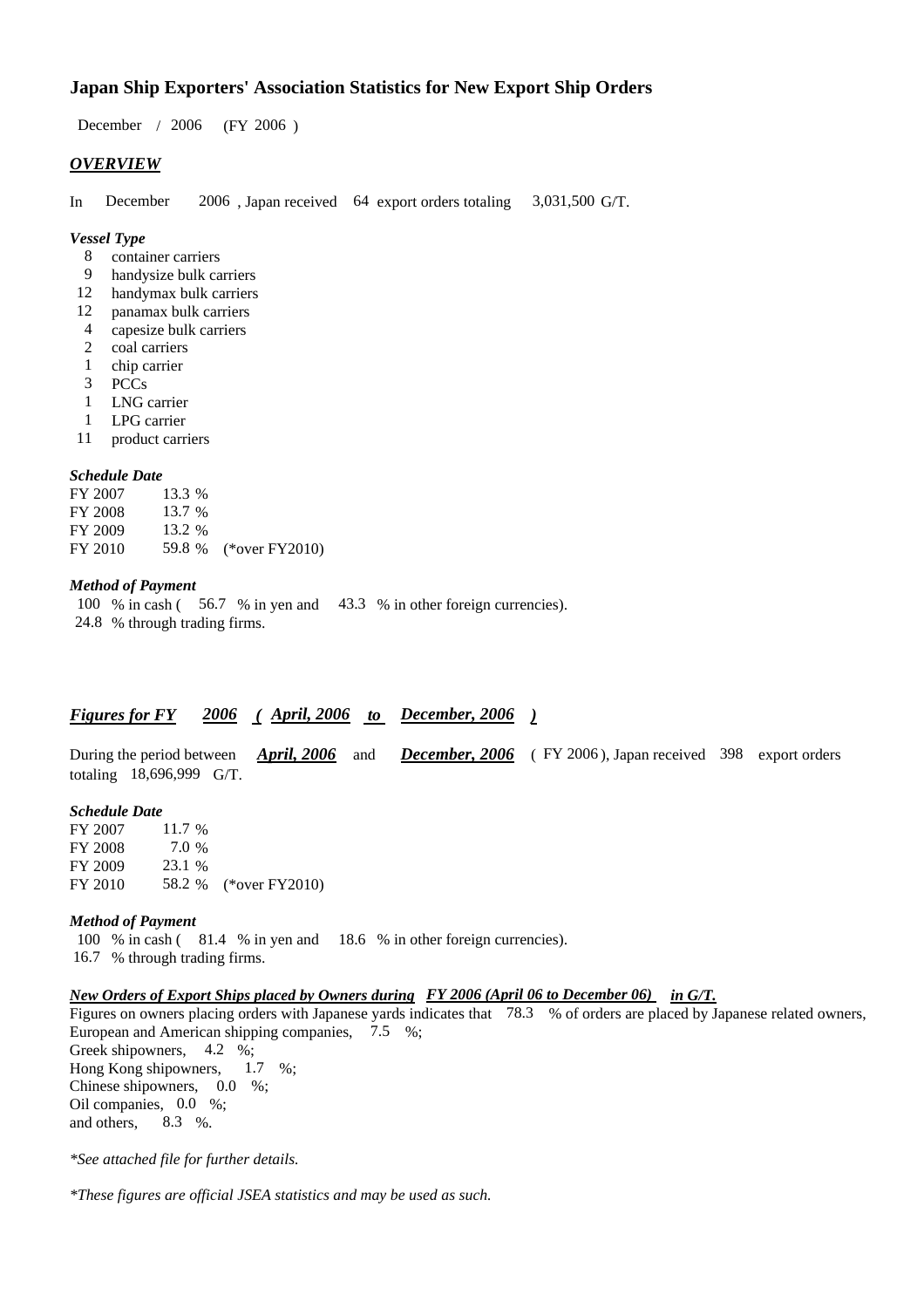### New Export Orders Placed in December 2006 (FY 2006) Based on Fiscal Year

No. G/T No. G/T No. G/T No. G/T No. G/T No. G/T No. G/T No. G/TGeneral Cargos 31 795,950 11 154,440 0 0 6 83,800 2 34,700 8 795,200 27 1,068,140 32 1,184,440 Bulk Carriers 1 262 11,659,326 106 4,257,390 11 520,600 20 818,990 90 5,263,480 43 1,733,250 270 12,593,710 375 16,564,920 Tankers | 136| 6,187,410|| 38| 2,130,749| 1| 46,300| 17| 876,000| 32| 1,479,050| 13| 503,050| 101| 5,035,149|| 172| 8,838,049 Combined Carriers 0 0 0 0 0 0 0 0 0 0 0 0 0 0 0 0Others | 1 | 7,000 || 0 || 0 || 0 || 0 || 0 || 0 || 0 || 1 | 7,000 || 1 | Total 430 18,649,686 155 6,542,579 12 566,900 43 1,778,790 124 6,777,230 64 3,031,500 398 18,696,999 580 26,594,409 FY 2006 / FY2005 (%) \* 100.4 121.2 121.2 137.4 137.4 461.7 136.2 In CGT | | 9,498,293| | 3,345,876| | 237,830| | 892,453| | 2,807,492| | 1,677,331| | 8,960,982|| | 12,771,680 Apr 05 to Mar 06 Apr 06 to Aug 06 September 2006 October 2006 November 2006 December 2006 Apr 06 to Dec 06 Jan 06 to Dec 06 Description

*Figures for shipbuilding orders of 500 G/T and over for export as steel vessels placed with JSEA members are covered.*

\*FY 2005/FY2004

\*\*Calendar Year 2005

JSEA (January 2007)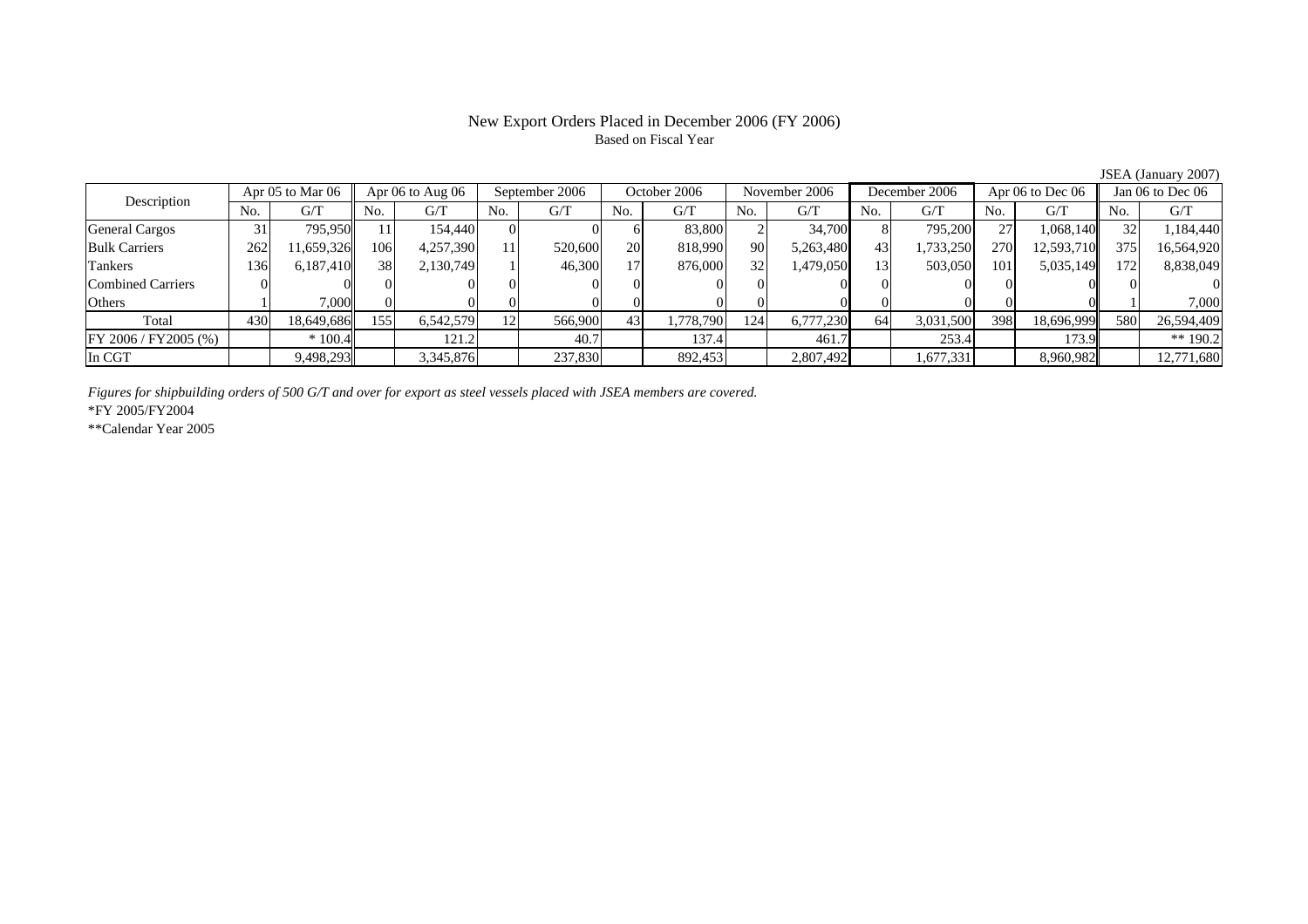### Export Ships Delivered in December 2006 (FY 2006) Based on Fiscal Year

No. I G/T II No. I G/T II No. I G/T II No. I G/T G/T II No. I G/T II No. I G/T II No. I G/T II No. I G/T II No  $G/T$ General Cargos ( 25 956,448 9 331,006 3 102,787 1 98,747 2 118,834 1 75,246 16 726,620 25 1,024,468 Bulk Carriers 221 9,620,117 89 4,133,148 21 864,428 19 905,355 20 875,796 11 499,658 160 7,278,385 234 10,543,077 Tankers | 70| 4,513,850|| 24| 1,779,174| 8| 548,974| 9| 421,195| 5| 339,722| 5| 343,154| 51| 3,432,219|| 73| 4,864,068 Combined Carriers 0 0 0 0 0 0 0 0 0 0 0 0 0 0 0 0Others | 0 | 0 | 0 | 0 | 0 | 0 | 0 | 0 | 0 | 0 | 0 | 0 Total 316 15,090,415 122 6,243,328 32 1,516,189 29 1,425,297 27 1,334,352 17 918,058 227 11,437,224 332 16,431,613 FY 2006 / FY2005 (%) \* 112.2 113.7 124.9 102.3 105.1 126.2 113.3 \*\* 114.7 In CGT | | 7,200,302 | | 2,891,149 | | 746,640 | | 667,925 | | 681,923 | | 433,677 | | 5,421,314 | | 7,904,058 Description Apr 05 to Mar 06 Apr 06 to Aug 06 September 2006 October 2006 November 2006 December 2006 Apr 06 to Dec 06 Jan 06 to Dec 06

*Deliveries of new shipbuilding orders of 500 G/T and over for export as steel vessels placed with JSEA members are covered.*

\*FY 2005/FY2004

\*\*Calendar Year 2005

JSEA (January 2007)